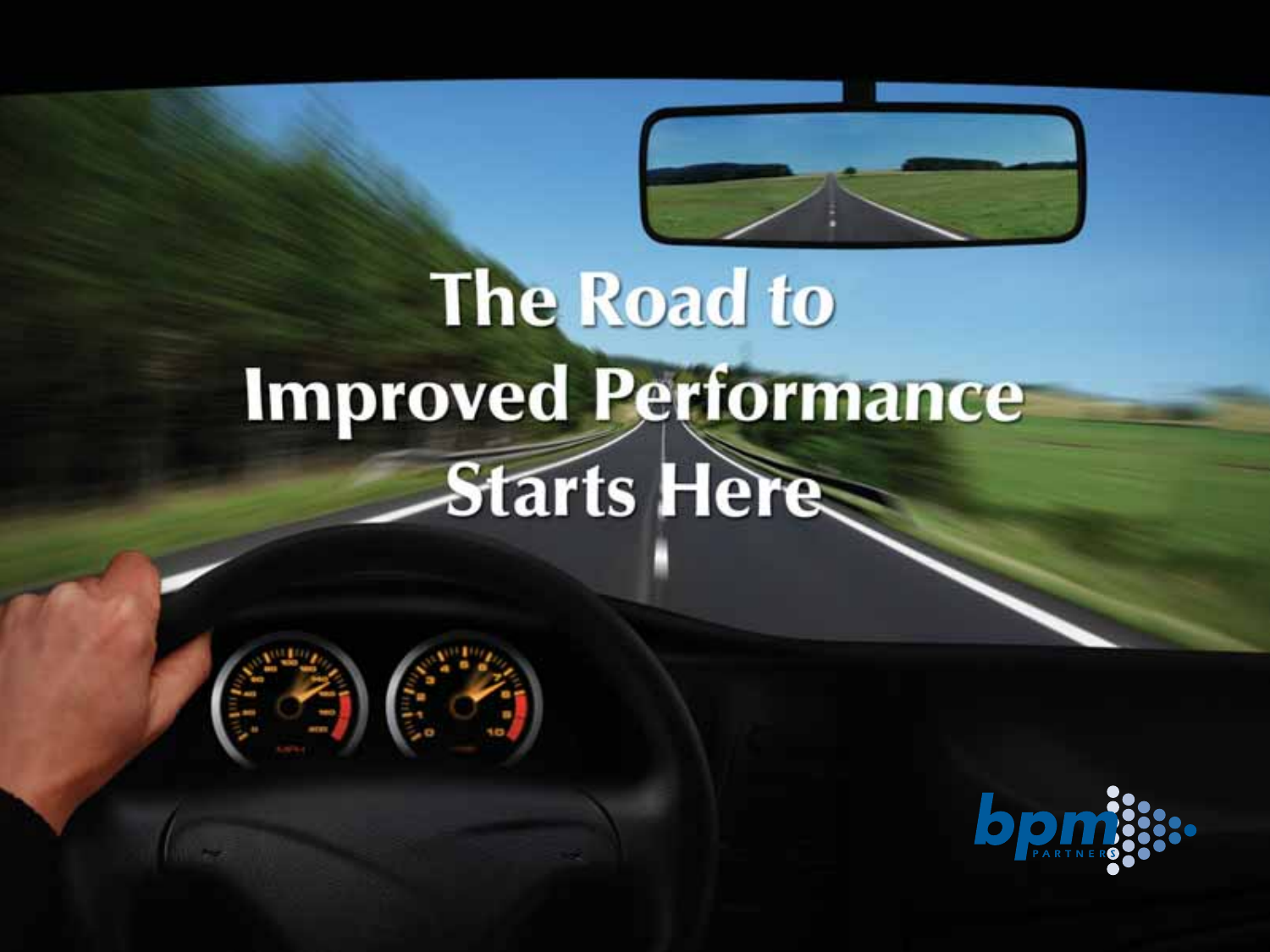

### *ENTERING BPM: FROM CONCEPT TO REALITY*



*BPM Partners helps organizations take Business Performance Management (BPM) from exciting concept to successful reality. We do this by providing a suite of low-cost, fixed-price services. These services are designed to reduce your risks — including technology, compliance, and financial risks — and accelerate the time to payback. The service selection table below can help identify the offering that best meets your needs.*

*Just starting: trying to determine what BPM components are needed and convince management to proceed with the project.*

*Ready to buy: looking for vendors that meet your requirements while trying to cut through the marketing buzzwords and see past the slick demos.* 

*Implementing: the product is purchased and now comes the biggest challenge: an on-time, on-budget implementation that delivers on the promise of BPM and is accepted by end users.* 

*Tuning: the system is up and running but doesn't have all the capabilities originally envisioned and the performance is not where it needs to be. (Not applicable for clients of our selection and implementation services.)* 

*FIND YOUR SITUATION FIND YOUR SOLUTION*

*Needs Assessment and ROI Analysis: helps you precisely define your requirements and estimate the economic benefit.*

*Vendor Evaluation and Selection: using our in-depth research database of 100+ vendors we prepare a shortlist of the ones that really match your needs and then put them through their paces to find the best fit.*

*Project Management, Implementation, and Education: utilizing our AIM for Success (Analyze, Implement, Measure) methodology, developed over twenty years and thousands of implementations, we squeeze the risk out of the equation, keep costs down, and achieve BPM success.* 

*System Review and Optimization: seasoned application experts examine your system and suggest design improvements while technical consultants optimize the database and operating environment for maximum performance.* 

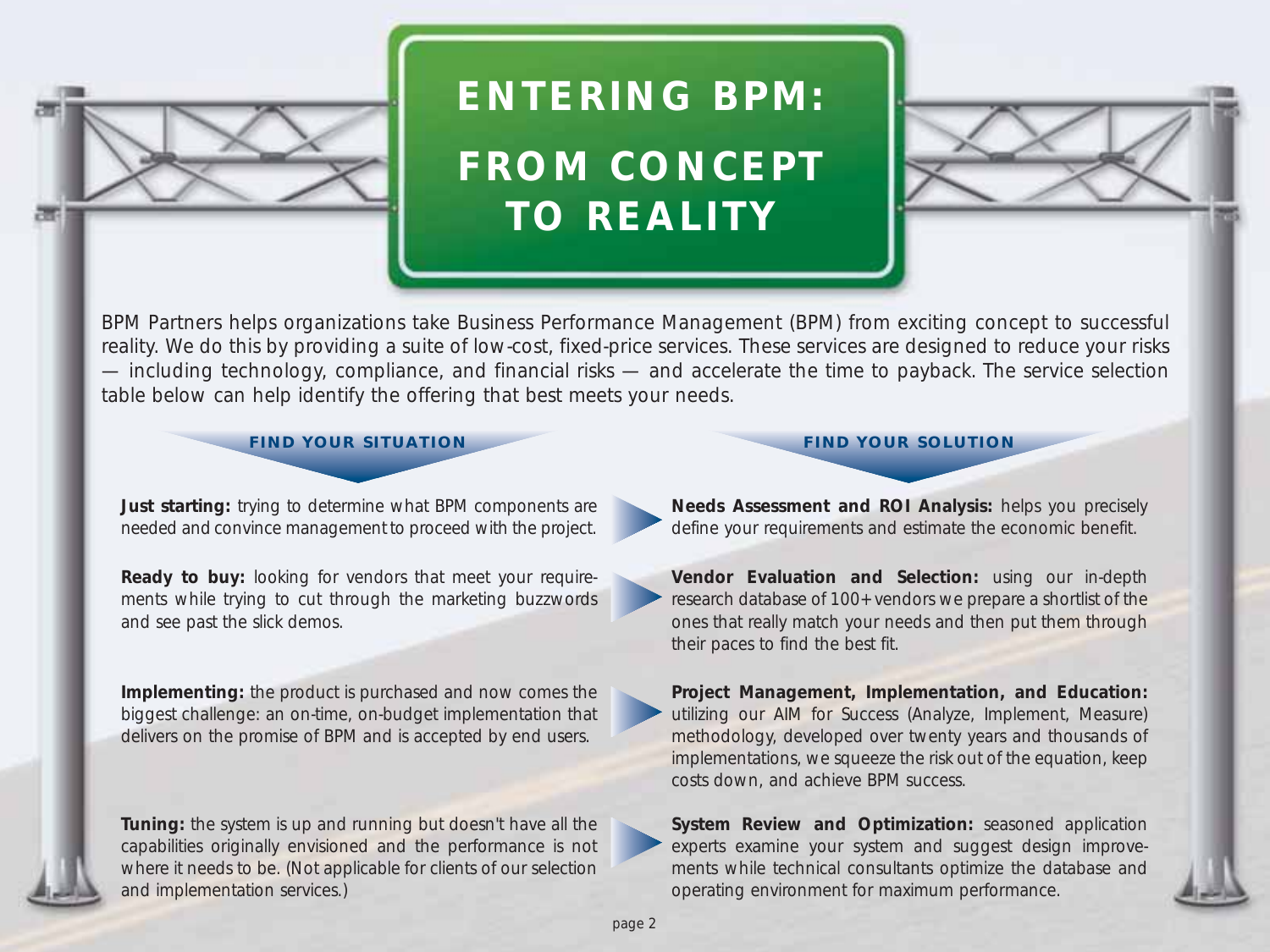### *BPM PARTNERS: SERVICES TARGETED TO REAL BUSINESS CHALLENGES*

*Budgeting/Planning: Is your current budgeting process painful and ineffective? Solutions for: Budgeting, Strategic Planning, Forecasting* 

*Consolidation/Reporting: Do users still lack easy access to one set of consistent and accurate data?* 

*Solutions for: Consolidation, Financial Reporting, IFRS Transition* 

*Dashboards/Scorecards: Are groups across the company out of alignment with your strategic goals? Solutions for: Performance Dashboards, Scorecards and KPIs* 

*Operational Optimization: Has the current economy made improving efficiency in all areas a priority?*

*Solutions for: Operational Analysis, Profitability Optimization* 

### *WHY DO COMPANIES ENGAGE BPM PARTNERS?*



*SAVE TIME "BPM Partners skillfully guided our discussions regarding our business requirements and their knowledge of the space was invaluable, saving us a great deal of time."*

*— Joanne Diaz, Senior Director, Financial Reporting, Sykes Enterprises, Inc.* 



*SAVE MONEY "BPM Partners did a good job guiding us through the process of validating and defining requirements, developing our business case, and evaluating appropriate vendors. They also helped us prepare for our software license and implementation service negotiations with the vendor we selected. We found them to be a good value for the money and provided us with a cost-effective approach that greatly assisted our project."* 

*— George Brinegar, Director, Financial Planning and Budgets, OCLC*



*REDUCE RISK "Working in partnership with BPM Partners' experts we were able to ensure that we developed a thorough understanding of end-users needs and expectations, allowing us to build buy-in at an early stage and undertake a more efficient vendor selection and implementation process, thereby reducing risks for the project."*

*— Alan Clint, Corporate Performance Manager, Compagnie Générale de Géophysique Services*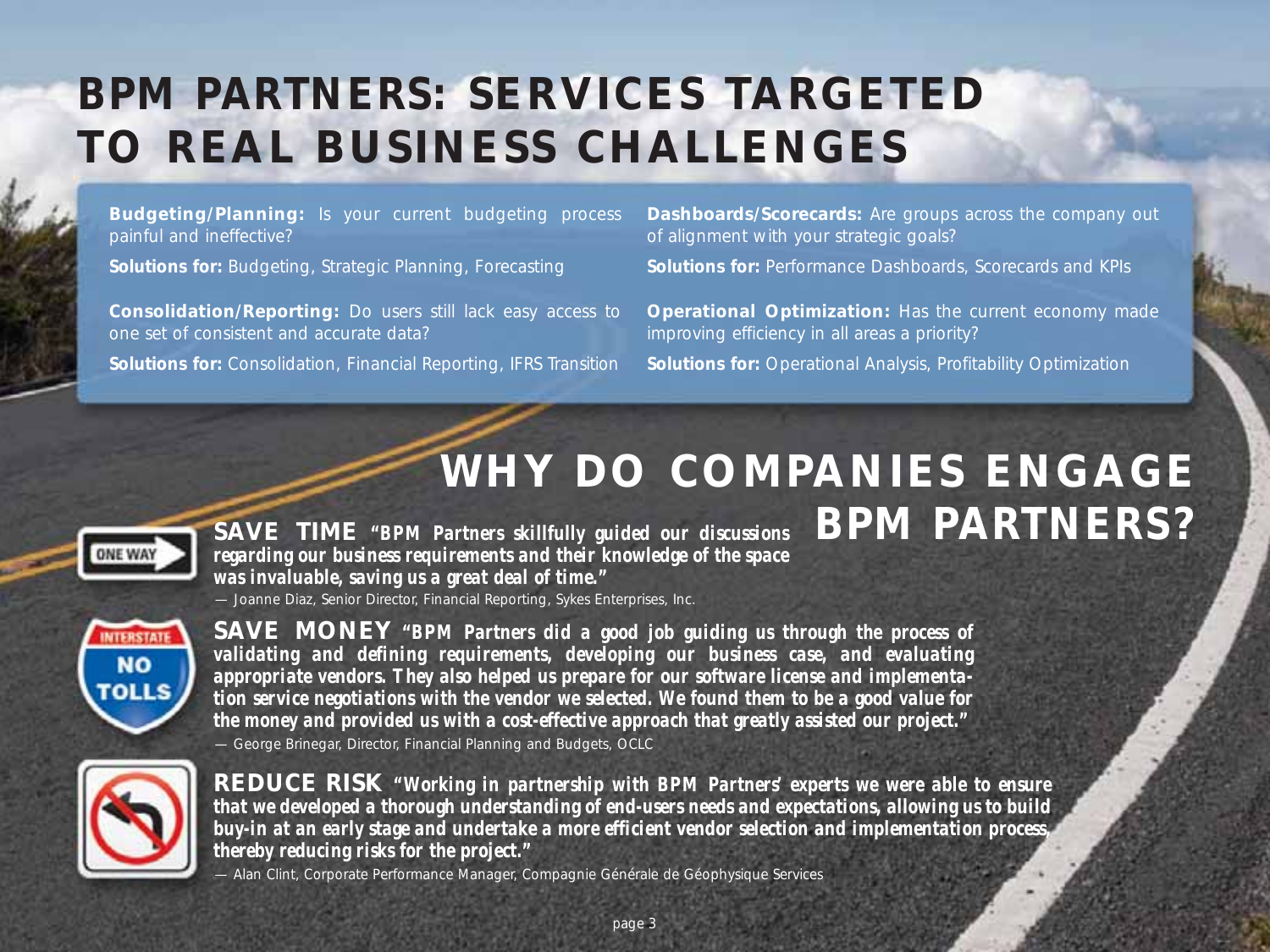### *GET OFF TO THE RIGHT START*

*Hurrying any of these stages, or skipping*  the related tasks shown in this project<br>diagram, will create unnecessary risks<br>that could significantly hinder<br>a satisfactory outcome.<br>**PROJECT DEFINITION & JUSTIFICATION** *diagram, will create unnecessary risks that could significantly hinder a satisfactory outcome.*  Where do we want to go.

> *• requirements and KPI development • • business case development • • roadmap workshop •*

*• education •*

**PEAK** ERFORMANCE

۵

*• IT assessment • • vendor selection •*

*• implementation partner selection • • guidance in software negotiations •*

*• custom education • • functional architecture •* **MEMORY** 

*• pilot testing & rollout plan • • engagement management •*

**PRINCES**<br>
Virtually every performance<br>
management project progresses<br>
through three distinct stages.<br>
• Project Definition & Justification *management project progresses through three distinct stages.* 

- *• Project Definition & Justification*
- *• Technology Evaluation & Selection*
- *• Deployment*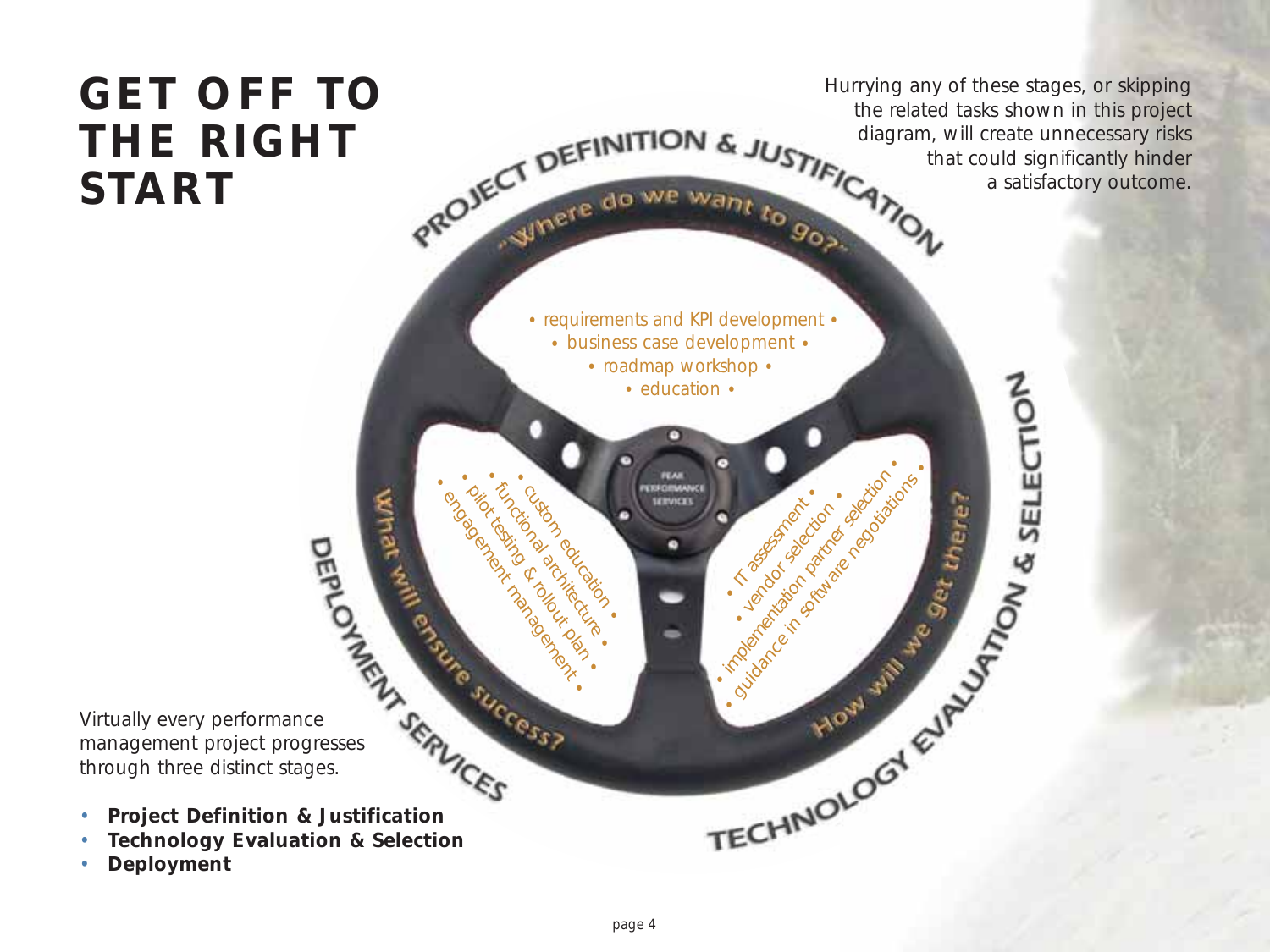# *ENSURE A SUCCESSFUL PROJECT DEFINITION & JUSTIFICATION "Where do we want to go?"*

*It is important to address the Requirements Definition and prepare for vendor selection from three perspectives:* 

- *• Familiarity with your company and systems;*
- *• Experience with how companies like yours can maximize the payoff from implementing performance management systems throughout the enterprise;*
- *• Up-to-date detailed knowledge of many software vendors and their solutions.*

*BPM PARTNERS' access to vendors, and detailed knowledge of the solutions they offer, helps gear the questions asked in the Requirements Definition phase to real-world options and functionality that are available within your budget.*

*Inaccurate project budget ...................................................Start-to-finish "Master Plan" experience Conflicts: project owner vs. stakeholder, Finance vs. IT.........Objectivity, and familiarity with both* 

*Overlook potential benefits of BPM .....................................BPM PARTNERS' Roadmap Omit key field requirements ................................................BPM PARTNERS' End-user Surveys Overlook available software solutions .................................Knowledge of vendors and solutions Scope creep.........................................................................Knowledge of cost / feature tradeoffs Stray from strategic goals....................................................Experience with typical divergence* 

*Underestimate system conversion / integration issues .........BPM PARTNERS' System Assessment*

### *RISKS BPM PARTNERS' SOLUTIONS*

**PARTICUS STARTED: RISKS & RISK REDUCTION**<br> **ELEKS**<br> **REDUCTION**<br> **RESPOND ARTINERS**<br> **RESPOND ARTINERS**<br> **PARTINERS**<br> **PARTINERS**<br> **PARTINERS**<br> **DEPARTINERS**<br> **DEPARTINERS**<br> **DEPARTINERS**<br> **DEPARTINERS**<br> **DEPARTINERS**<br> **D** *perspectives points where strategic focus is lost*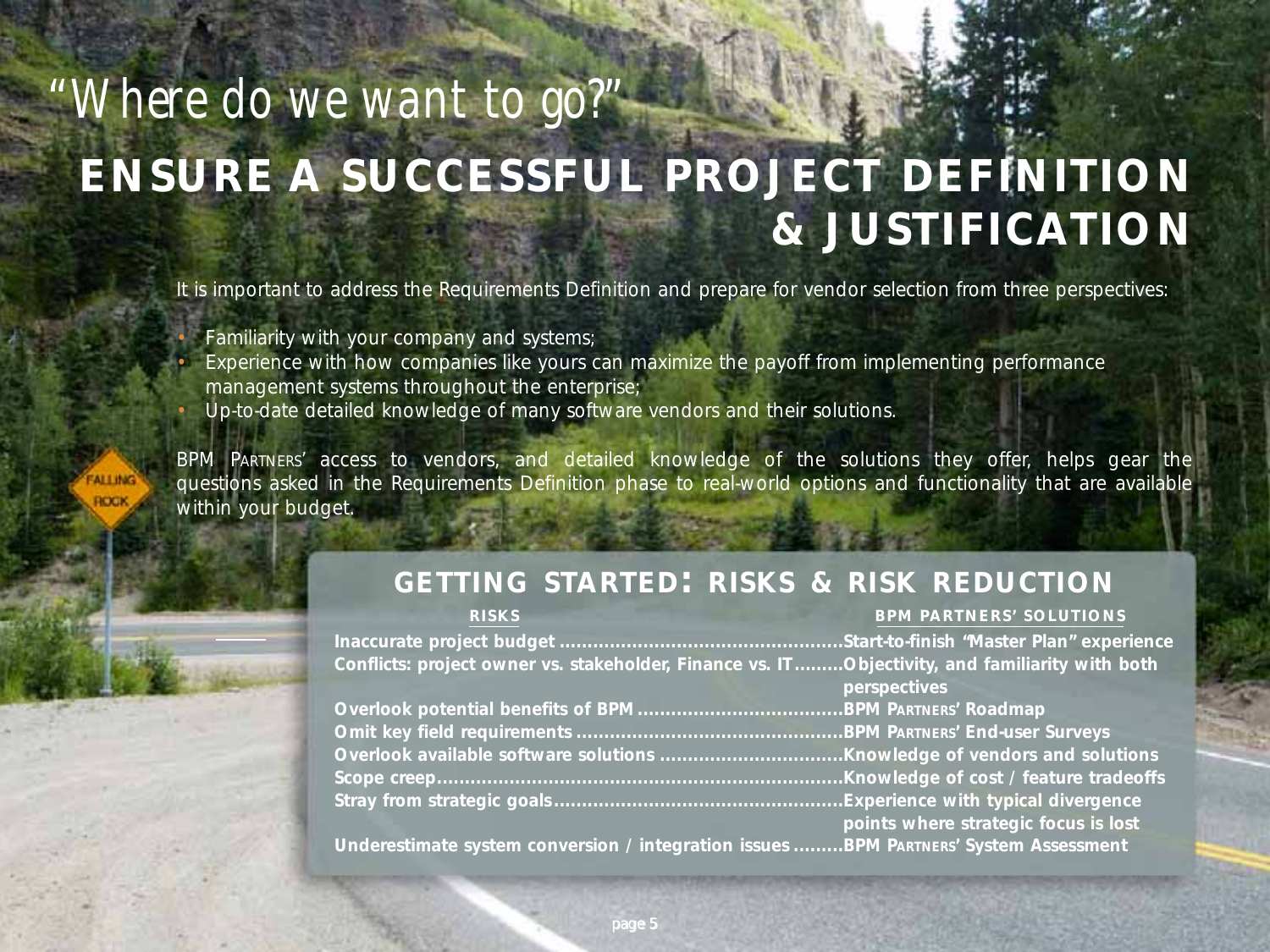### *A SMOOTH START WITH TECHNOLOGY EVALUATION & SELECTION*



*Clients find considerable value in our ability to pinpoint the ideal breadth and depth of the overall project, with the goal of achieving the best ROI and meeting the strategic goals that they have established.* 

*When it comes to details, we assist in defining the metrics that will be most useful to your management team. A large number of vendors, including some traditional ERP suppliers, already claim industry leadership roles in the relatively new field of business performance management. As a result, many of them make similar statements about their software functionality and architectural compatibility.* 

*Evaluation is time-consuming and difficult. BPM PARTNERS has the vendor access and has done the research needed to slice through the hype and properly judge vendors, software, and service capabilities.*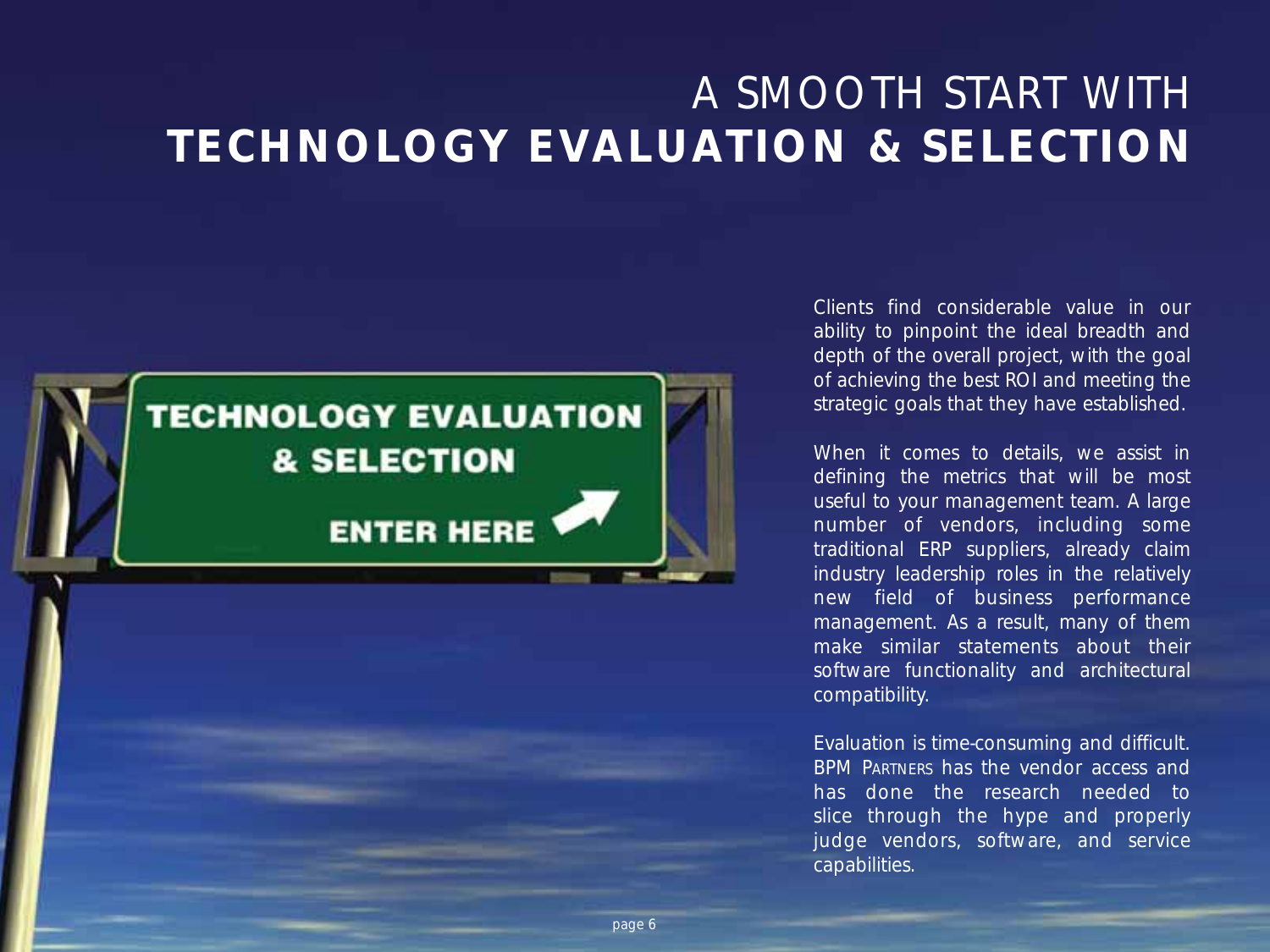# *"How will we get there?"*

*In selecting the right vendor and system, objectivity and vendor independence are important. The solution is BPM PARTNERS' VENDOR SELECTION VALUE PACKTM, a fixed-cost package that adds a BPM expert to your team. We provide all you need to properly evaluate and identify the best performance management solution for your specific requirements. When you purchase the VENDOR SELECTION VALUE PACKTM, BPM PARTNERS will:*

- *• Review and clarify your requirements to enable a razor-sharp view of your unique needs, usually starting with our BPM Self-Assessment Audit Tool.*
- *• Work with your team and, if needed, create an RFP that asks the right questions at the appropriate level of detail.*
- *• Develop your short list of two to three vendors that closely match your requirements, drawing on BPM PARTNERS' extensive knowledge base.*
- *• Educate vendors about your specific needs, so they can customize demonstrations for your business.*
- *• Question vendors to ensure you have sufficient real-world detail and "under-the-hood" knowledge.*
- *• Oversee construction of a prototype, if required.*
- *• Evaluate and score RFP responses and demos.*
- *• Recommend the vendor and software that best meet your functional, budget and timeframe requirements.*

*With BPM PARTNERS' negotiation guidance, you can be sure of only buying the seats and modules that you need, at the best available terms.*

### *FROM A MAJOR PLAYER IN THE GLOBAL AEROSPACE INDUSTRY:*

*"Ultimately we got more than we expected and the benefit we received from your services greatly outweighed the cost. BPM PARTNERS proved invaluable in getting our project on track, moving in the right direction, and completed."*

> *Jim Adamson Manager Budget & Forecast Dassault Falcon Jet*

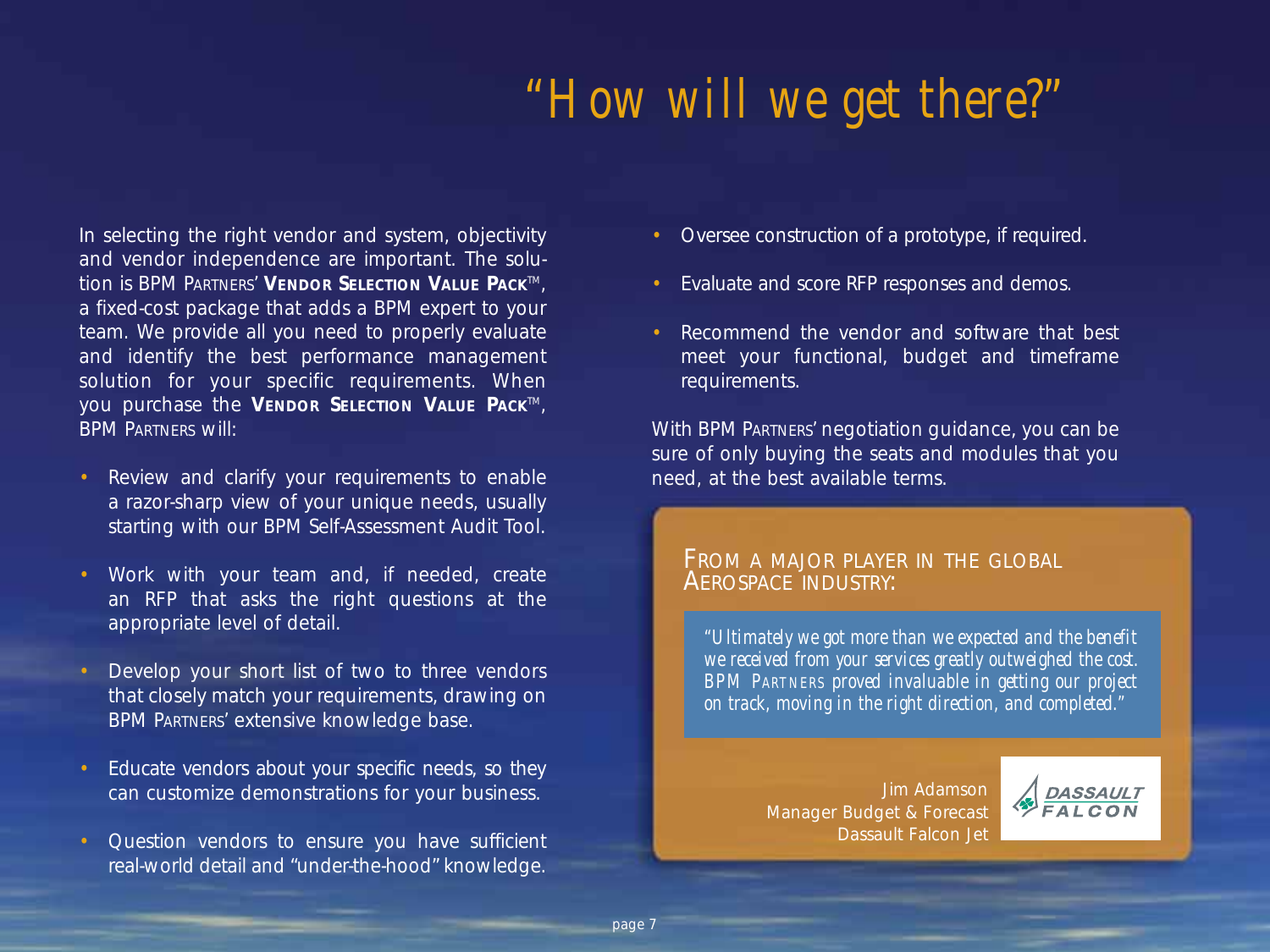# *TECHNOLOGY EVALUATION & SELECTION*

# *"How will we get there?"*

### *VENDOR SELECTION: RISKS & RISK REDUCTION*

*Choosing the wrong solution ..............................................Rigorous evaluation and* 

*Insufficient "under-the-hood" detail.......................................BPM PARTNERS' vendor background* 

*Vendor overstates functionality ...........................................Our knowledge of software's limitations Time wasted viewing slick, packaged demos .......................Arrange customized demonstrations Receiving useless RFP responses..........................................Experience in constructing detailed,* 

*Architectural incompatibility................................................Technical Review combined with* 

*Selecting the vendor with the best marketing .....................Knowledge base of all BPM vendors'* 

*Choosing wrong implementation partners...........................Strong network of proven, focused* 

*Difficulty justifying selected solution to management..........Thorough documentation of the* 

*page 8*

### *RISKS BPM PARTNERS' SOLUTIONS*

*scoring process enables us to ask the necessary probing questions focused RFPs current System Assessment offerings BPM implementation resources Overpaying .........................................................................Ensuring you buy only what you require; from the most cost-effective vendor selection process*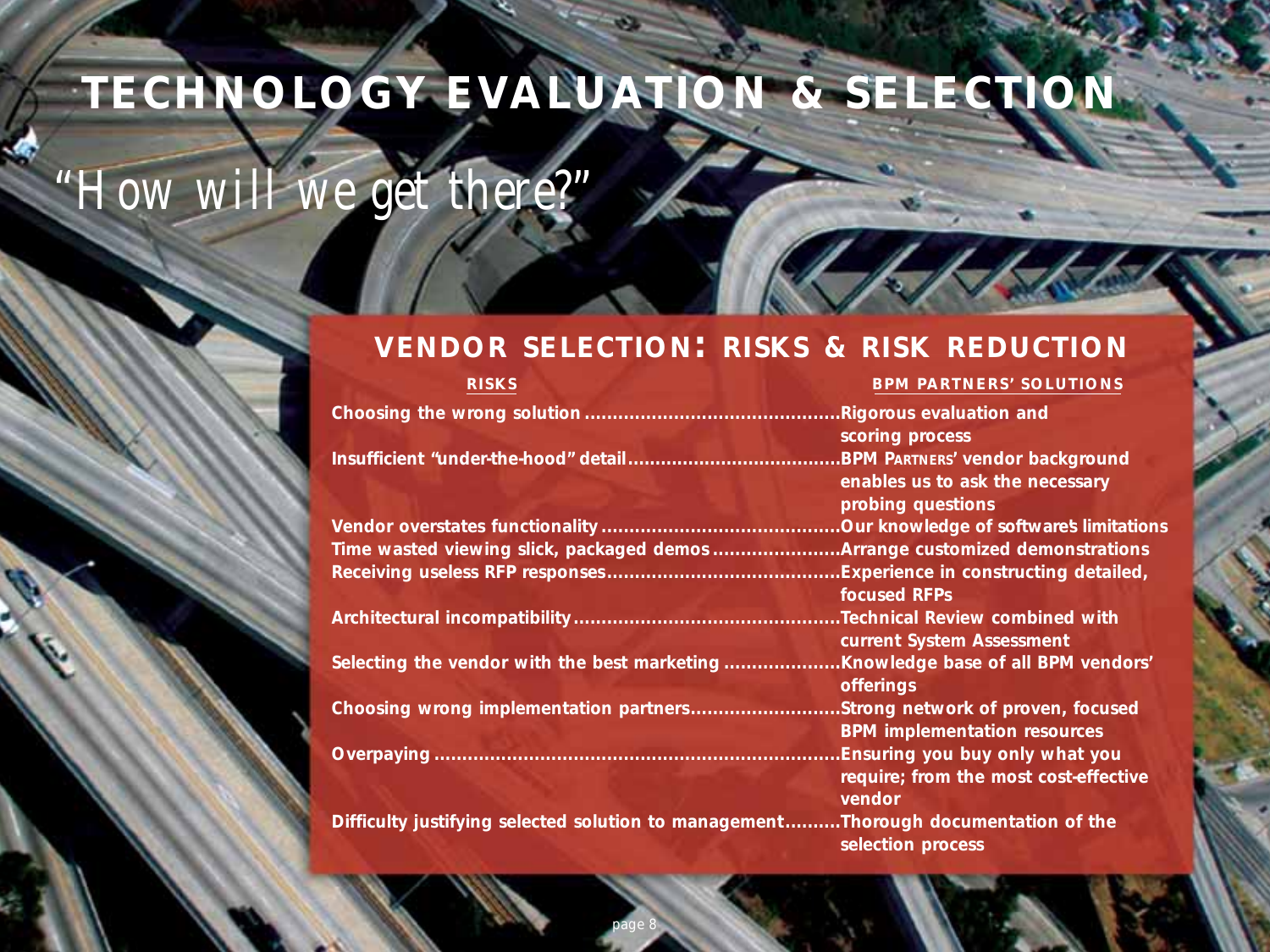### **DEPLOYMENT SERVICES**

### *"What will ensure success?"*

*Performance management projects have significant visibility and impact upon the enterprise. Because their dollar cost is typically less than that of most ERP projects, it is easy to underestimate their complexity. In our experience, performance management typically requires the implementation of multiple applications such as portals, planning, financial consolidation, and dashboard development. These applications often overlap. A range of IT sub-projects are involved, from database and technology infrastructure setup, to source data cleansing and loading, and finally performance tuning. There are often multiple products/modules from one or more vendors to learn about, implement, and integrate. External implementation experts—vendor or other third-party—may also need to be integrated into the team.*

*All these activities and personnel need to be coordinated in advance with a unified framework, while adhering to a tight schedule and budget, and keeping up communications with your stakeholders.*

### *Fulfilling Strategic Goals*

*BPM PARTNERS has found that relying on a traditional technical project manager to address all these challenges can result in performance management projects going astray. With the investment required for performance management systems, mistakes can be costly and company exposure can be significant. It makes good business sense to tap into outside expertise, thereby*

### *IMPLEMENTATION: RISKS & RISK REDUCTION RISKS BPM PARTNERS' SOLUTIONS Overtask a traditional IT project manager............................Add enterprise-broad layer of planning & communication Technical pitfalls .................................................................Experience with BPM project obstacles, ability to anticipate and provide solutions Missed deadlines ................................................................Master plan with critical path and backup plan, supported by status reports Over budget ......................................................................Tight team coordination & management Insufficient user acceptance ...............................................Participation, surveys, and education Failure to meet strategic goals ...........................................Unrelenting focus on strategic objectives and business drivers*

*reducing risks considerably. We bring considerable experience and skill to the task of ensuring that an enterprise-wide, organizationallydeep performance management project achieves rapid user acceptance and adheres to the original strategic intent and need.*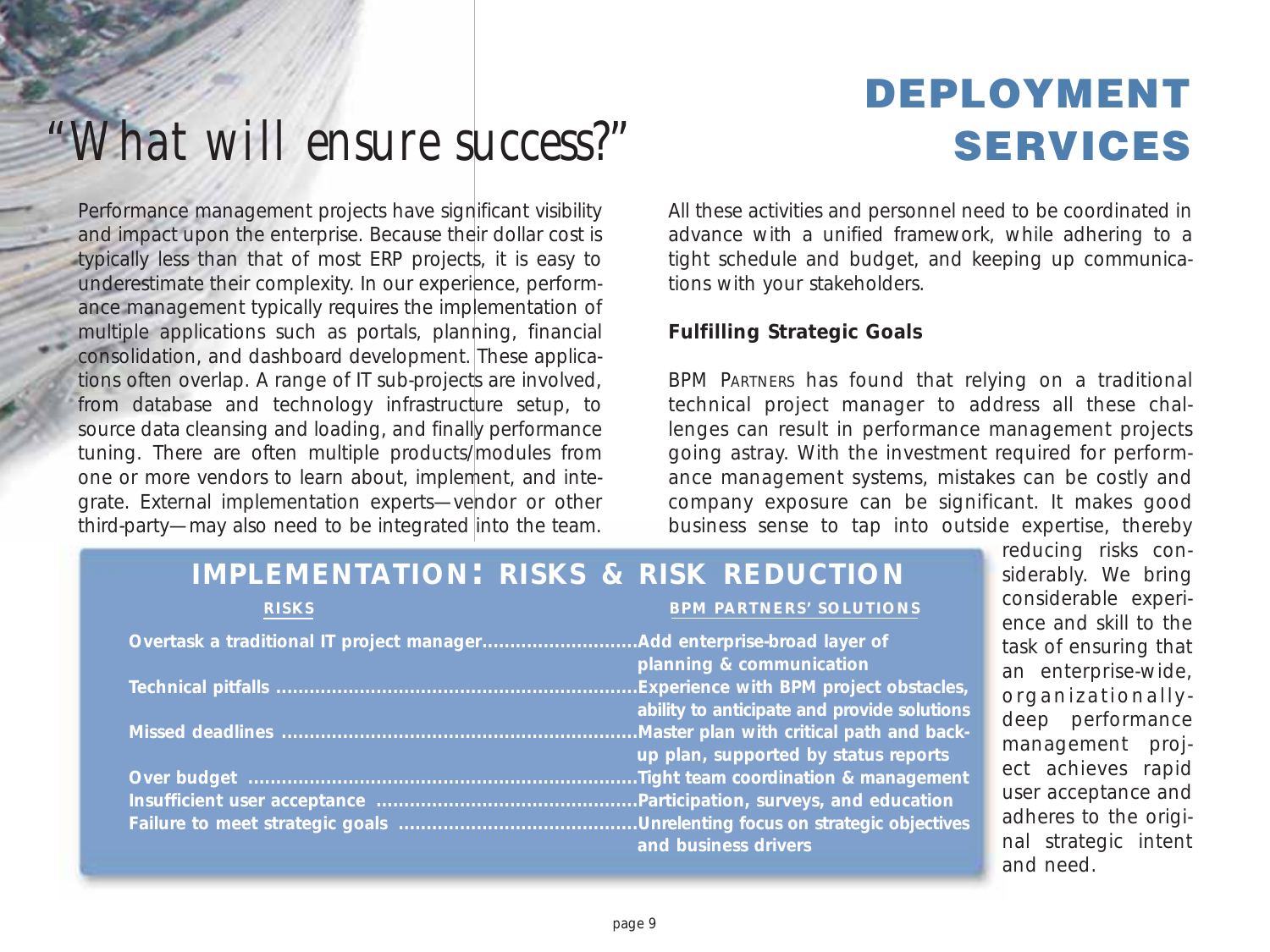### *DEPLOYMENT SERVICES*

**bpm** 

### *AN OUTSIDE PERSPECTIVE ON INTERNAL COMMUNICATION*

*To build understanding of the benefits of a new performance management system, BPM PARTNERS arranges separate demos targeted to relevant IT staff, executive level stakeholders, and intended users. This exposure results in greater willingness throughout the company to invest the necessary time and effort to implement successfully. By extending this educational effort to field locations, and including them in the testing of the system, BPM PARTNERS helps ensure that rollout is not only successful, but meets an enthusiastic and motivated reception.*

*A valuable layer of overall management and guidance is added to your project by BPM PARTNERS' professionals. Specifically, they apply their:*

- *• Unbiased third-party perspective, independent of vendors, line managers and the IT department*
- *• Experience in communicating with all stakeholders and resolving business, territorial, and technical issues*
- *• Experience from the client, service provider and technology vendor perspectives*
- *• Knowledge gained from focusing day-in, day-out on deployment of performance management systems*

# EFFECTIVE **ENGAGEMENT**

*BPM PARTNERS will work with your leadership to guide the project successfully from start to finish — and provide feedback along the way. To begin, an overall project plan brings together all the necessary pieces. Our experts architect the functional solution to meet your business requirements, then oversee all subprojects and coordination. With weekly deliverables, ongoing status reports to your stakeholders, our objective third-party stance to help referee conflicting needs or agendas, BPM PARTNERS helps you deliver the successful performance management solution on time and within budget. Our services are offered in packages of varying sizes, which keeps your costs predictable and reasonable.*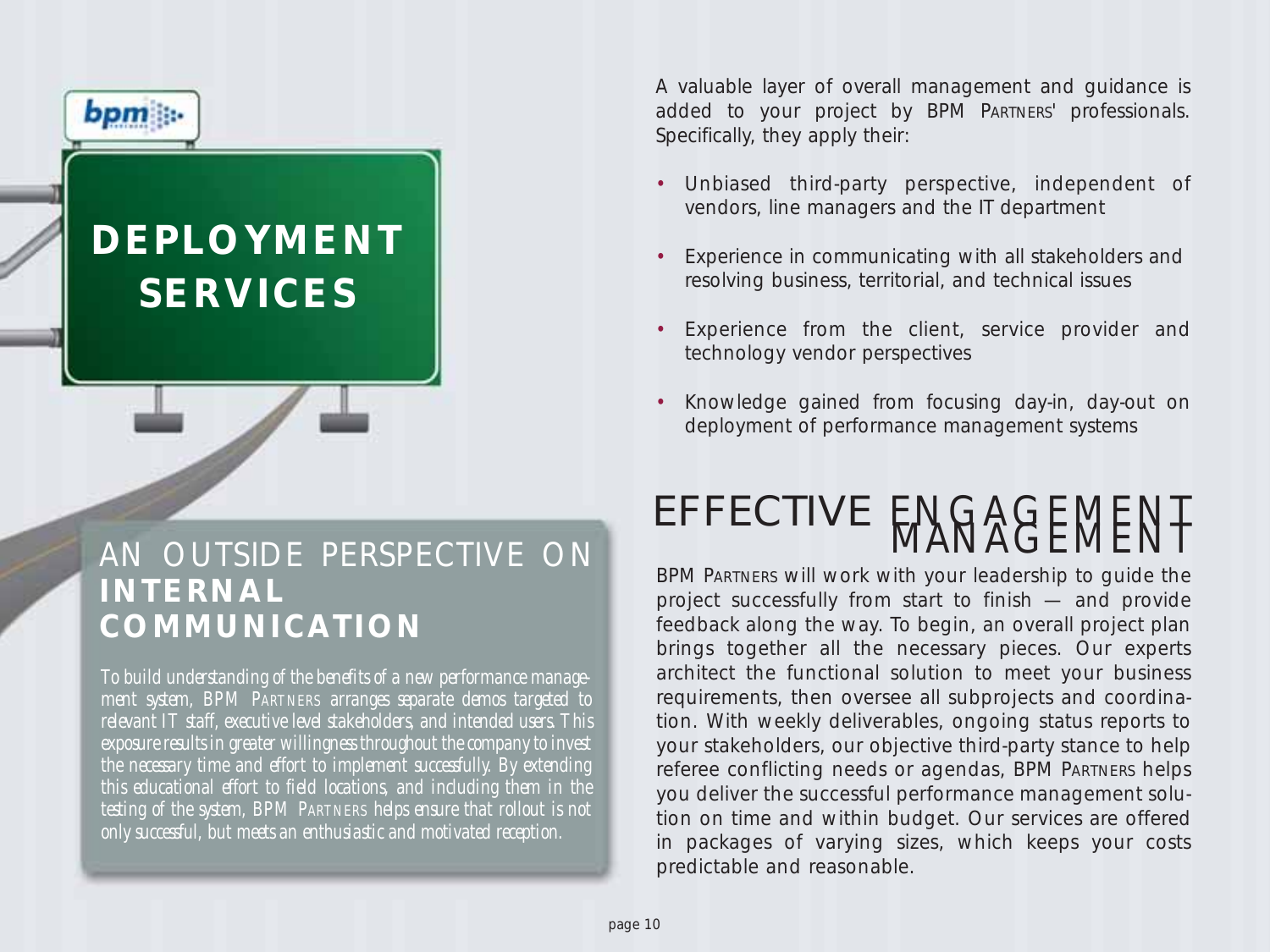### *BPM PARTNERS' SOLUTIONS: ELIMINATE BPM INVESTMENT & TIMELINE RISKS*

### *FROM THE WORLDWIDE INNOVATOR IN MAGNESIUM DIE CASTING TECHNOLOGIES:*

*"The guidance and assistance BPM PARTNERS provided helped us develop a negotiation strategy that secured pricing with the vendor that we would not have been able to obtain ourselves. This savings more than paid for BPM PARTNERS' services. Overall we are a very satisfied customer."*

*Troy Angst Director, Financial Reporting and Analysis Meridian Lightweight Technologies, Inc.* 



*BPM PARTNERS' solutions help companies evaluate and implement performance management initiatives within established investment and staffing budgets to eliminate financial and operational risks associated with BPM deployments. BPM PARTNERS' services include comprehensive project planning, requirements assessment and definition, identification and evaluation of BPM solution vendors appropriate for your unique requirements, and management of all implementation services required to complete deployment of the selected BPM solution on time and on budget.*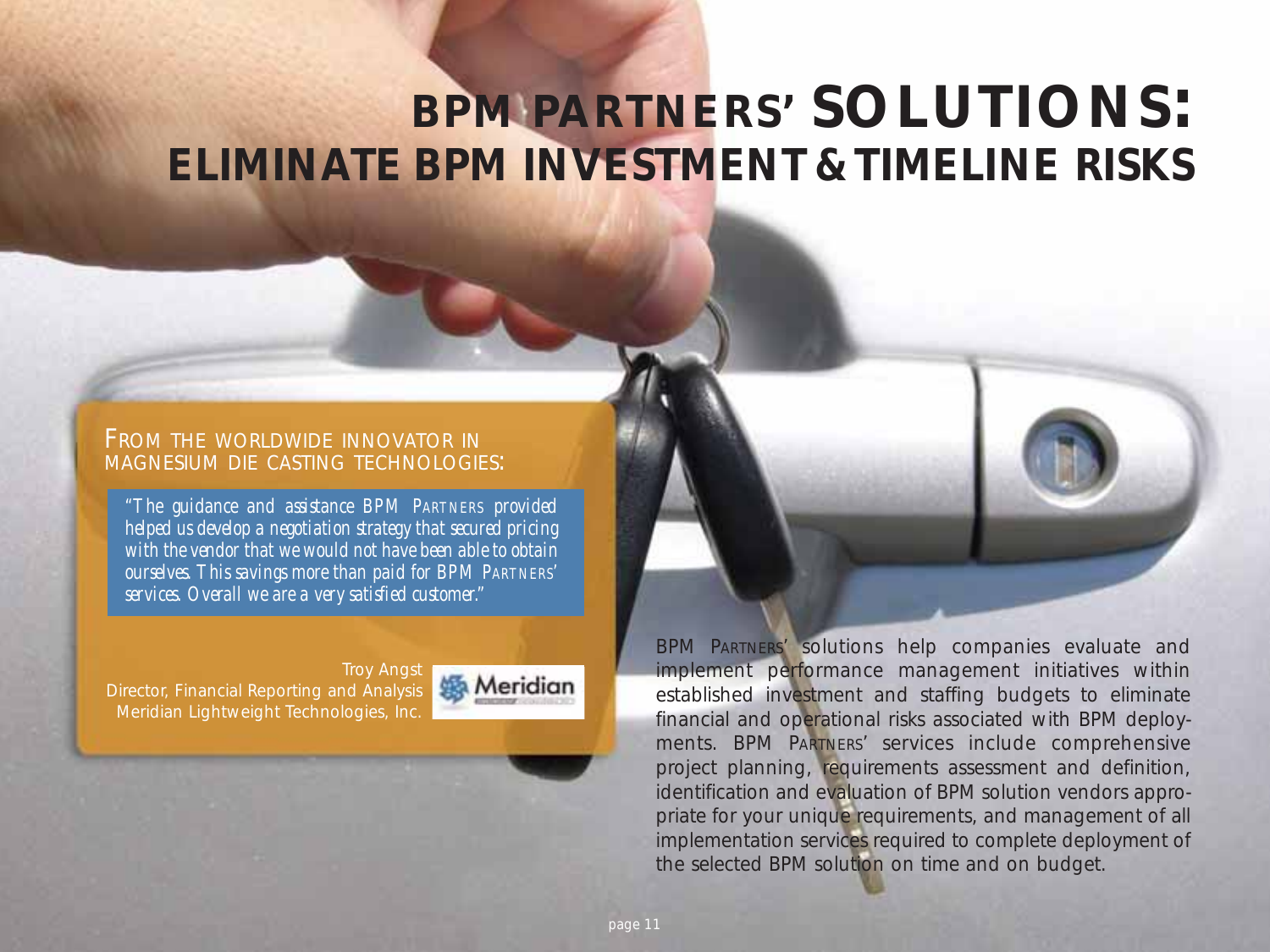### *MAXIMUM BPM EXPERIENCE, OBJECTIVITY, AND KNOW-HOW*

*Performance management projects are highly visible because they involve both strategic and tactical issues, and mix together business and technical concerns. They typically span multiple departments or divisions, engage diverse sets of users and link with systems from three or more vendors.*

*Given this broad scope, it is advisable to support the IT project manager with outside expertise. Where do you turn for that assistance? Services to assist with implementation of performance management systems are proffered by general IT consulting firms, accounting-consulting firms such as the BIG 4, and vendors themselves.*

*BPM PARTNERS occupies a unique position by virtue of its independence, its role as an influencer in the industry, its combination of hands-on experience with seasoned strategic sense, and—importantly—its extensive knowledge of the different resources which may prove valuable to your BPM project.*



*BPM PARTNERS' ability to contain your project cost and risk stems from its objectivity and expertise in both strategy and tactics.*

Ka-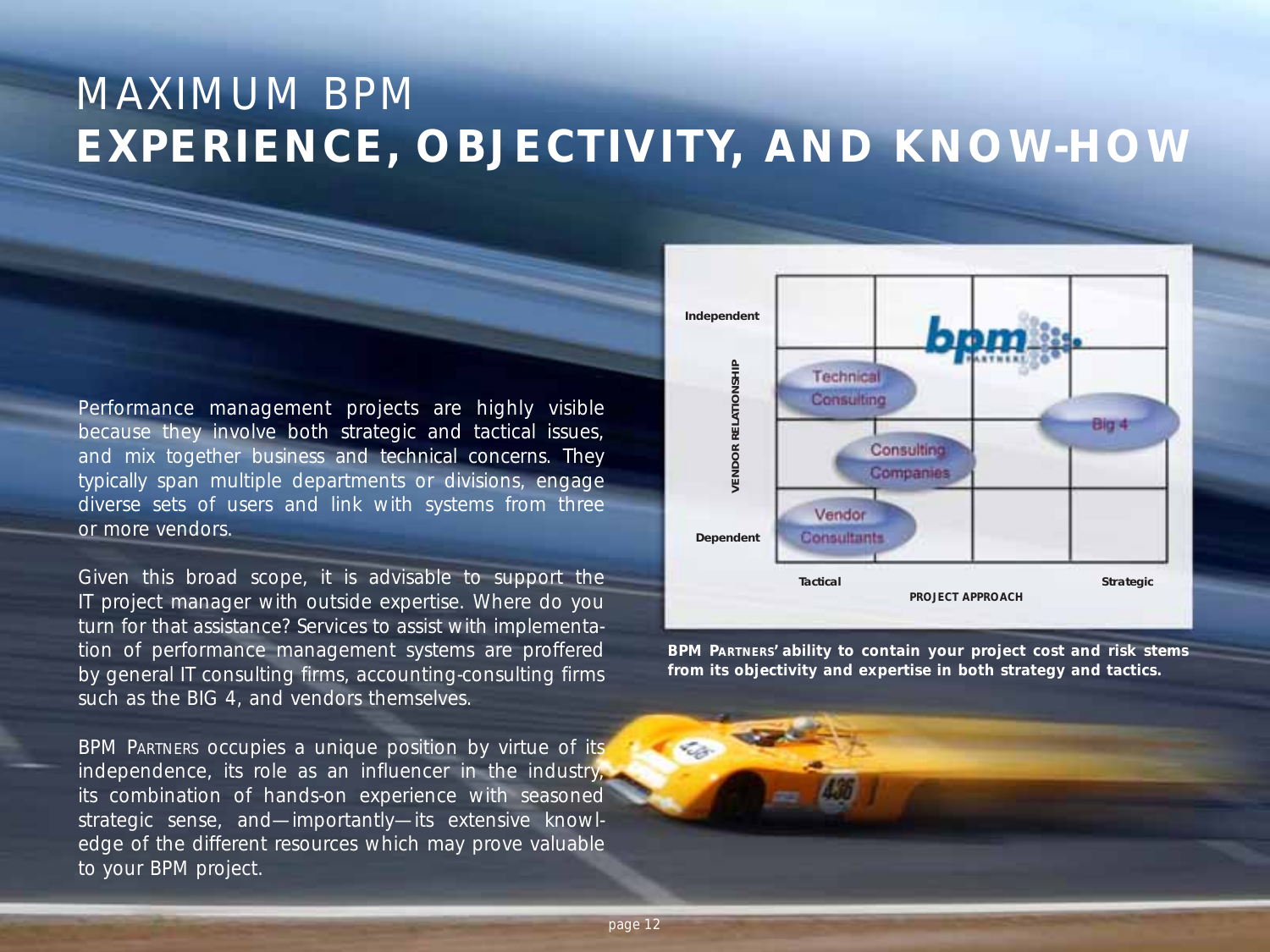### *ADD A BPM EXPERT TO YOUR TEAM*



*BPM projects proceed most effectively when the right players are involved, each with a clear set of tasks that are geared to their knowledge, scope, and experience. For the project to be successful, all the players must be successful in their respective roles. BPM PARTNERS works alongside your team and stakeholders, enabling that success. The task breakout outlined on the following page illustrates a proven division of roles that has been costeffective for FORTUNE 1000 companies.*

*THE CLIENT: A LIFE SCIENCE LEADER WITH CUTTING-EDGE TECHNOLOGIES FOR BIOSCIENCE RESEARCH AND BIOPHARMACEUTICAL MANUFACTURING. (NYSE: MIL)*

*"Without expert help from BPM PARTNERS we would have had difficulty arriving at the right vendor to suit our needs. We realized that we were making a 'once in a decade' choice with the money and effort we were planning to invest, we could not afford a misstep."*

> *Robert Tonsmeire Vice President - Finance Millipore*

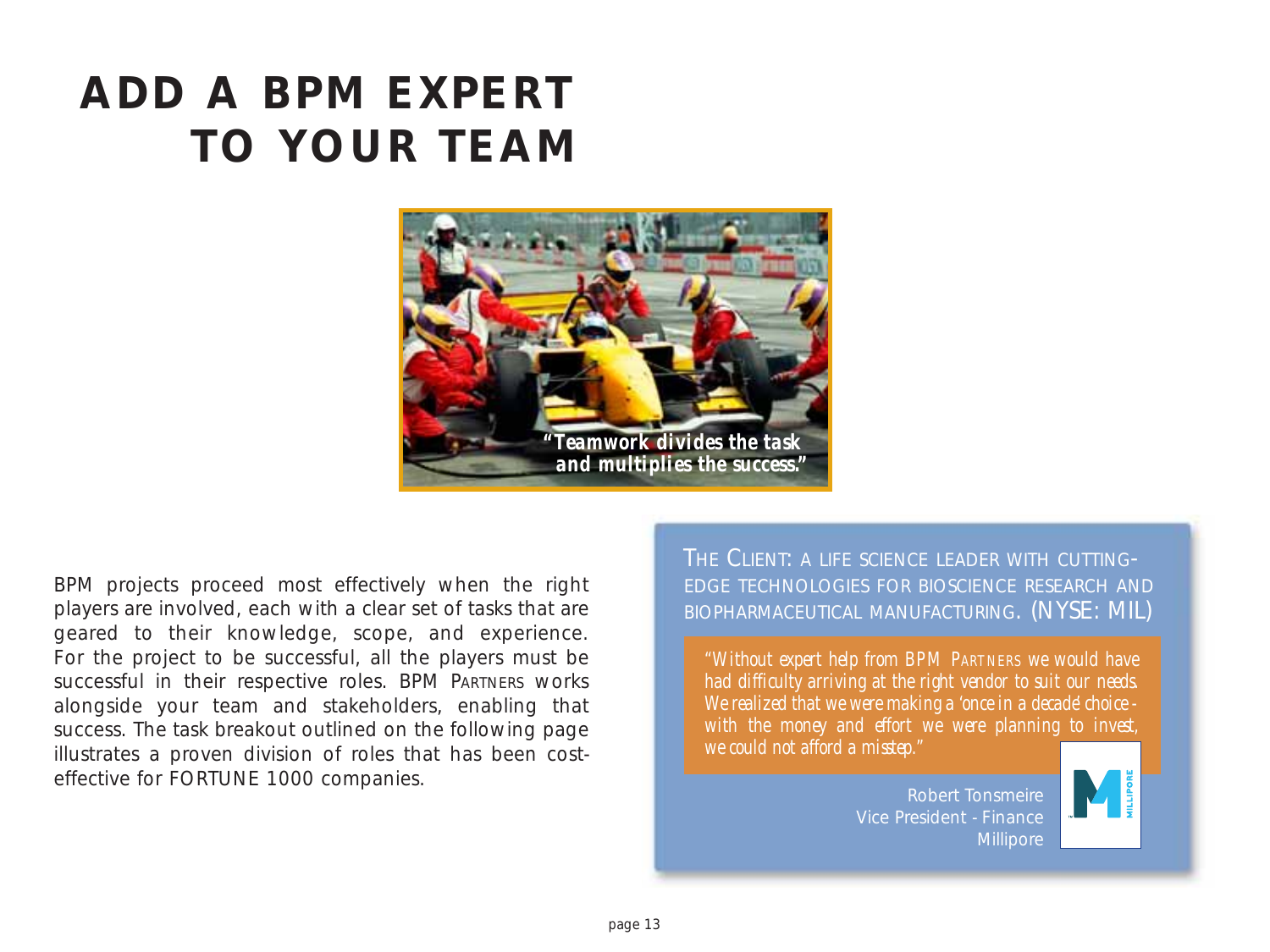# *HOW BPM PARTNERS HELPS*

### *Project Definition & Justification*

*"Where do we want to go?"*

#### *Education*

*BPM Master Class covers performance management basics, benchmarks and best practices to get your team up to speed and aligned to kick-off your BPM initiative.*

#### *Roadmap Workshop*

*Laying out the strategic framework for your BPM initiative, this workshop enables you to assess where you are, determine where you want to go and provide direction on how to get there in the form of a phased roadmap.*

#### *Business Case Development*

*Whether it is to justify funding, prioritize the project or just set corporate goals this service identifies returns and benefits that are specific to your company.*

### *Requirements and/or KPI Development*

*Conduct discovery sessions and review with client team to summarize and prioritize overall business requirements while testing for feasibility and missed benefits. Review existing key performance indicators and propose others.*

### *Technology Evaluation and Selection*

*"How will we get there?"*

#### *IT Assessment*

*Working together with your IT management, this assessment includes review of existing systems, data sources, hardware and other infrastructure requirements for BPM. Deliverable is a risk mitigation action plan.* 

#### *Vendor Selection*

*Provides proven methodology, tools and expert vendor-neutral guidance to take you through requirements review, vendor fit analysis, RFPs, custom demos and vendor scoring to arrive at the ideal solution while reducing time to payback.*

#### *Guidance on Software Negotiations*

*BPM experts provide overview of expectations during the contract negotiation process. Includes guidelines on how to buy only what is needed to support target initiatives.*

### *Implementation Partner Selection*

*Includes implementation expertise assessment, recommendations for contract and cultural fit with project team.*

### *Deployment Strategies and Management*

#### *"What will ensure success?"*

#### *Functional Architecture*

*Maps client requirements to the selected technology. Oversee key design decisions to optimize performance, minimize maintenance and deliver on original goals..* 

#### *Engagement Management*

*Objective business and technology BPM expert oversees master project plan, maintains communication with stakeholders on project progress, identifies critical path issues and keeps individual project managers aligned with business requirements.*

#### *Custom Education*

*Unlike generic product training, the focus of this end user education is your specific business use of the selected applications which greatly reduces the learning curve and increases the successful adoption of your new BPM solution.*

### *Pilot testing and roadmap development*

*Provide methodology and best practices for pilot testing of a new BPM system. Includes development of a roadmap for successful deployment, including end user rollout guidance.*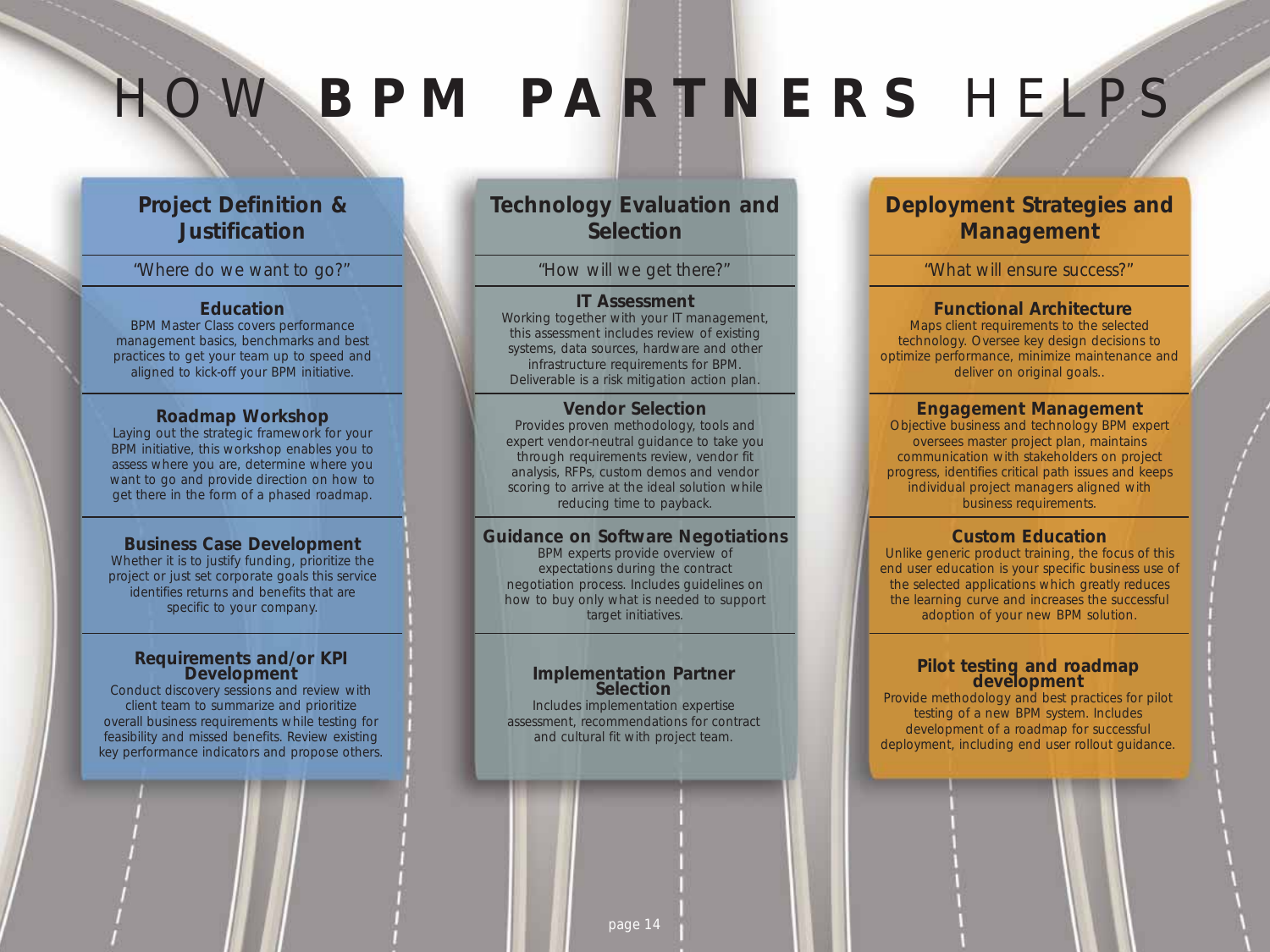### *ABOUT BPM PARTNERS*



*BPM PARTNERS is a global organization headquartered in Stamford, Connecticut, with offices in the United Kingdom, Australia, Singapore and China. The firm was founded by Craig Schiff, a pioneer in Business Performance Management. His vision—and the firm's mission—is to assist organizations in realizing the potential of performance management. To this end, Schiff has assembled a team that combines deep expertise in BPM with extensive implementation experience—an average of fifteen years per individual. In addition, BPM PARTNERS has built the most extensive knowledge base on BPM software choices and functionality currently available. BPM PARTNERS was recognized for its unique value proposition through the Consulting Magazine Small Jewels Award.*

*Key personnel at BPM PARTNERS include former vendorside executives with direct experience helping companies of all sizes select and deploy performance management solutions. Many of our associates also have considerable experience in medium to large enterprises, where they gained a valuable end-user perspective. They blend their depth of understanding of technology with a processoriented approach to address critical business issues. In total, our team has been responsible for thousands of successful BPM implementations and a roughly equal number of software evaluations, including many in the FORTUNE 500 as well as midrange companies. BPM PARTNERS' experts include the co-founder of a software firm whose technology is the underpinning of one of the major BPM platforms on the market today, a regional manager of implementation services of one of the leading software vendors on the market, and a marketing expert who has been involved with the launch of several products in this category.*